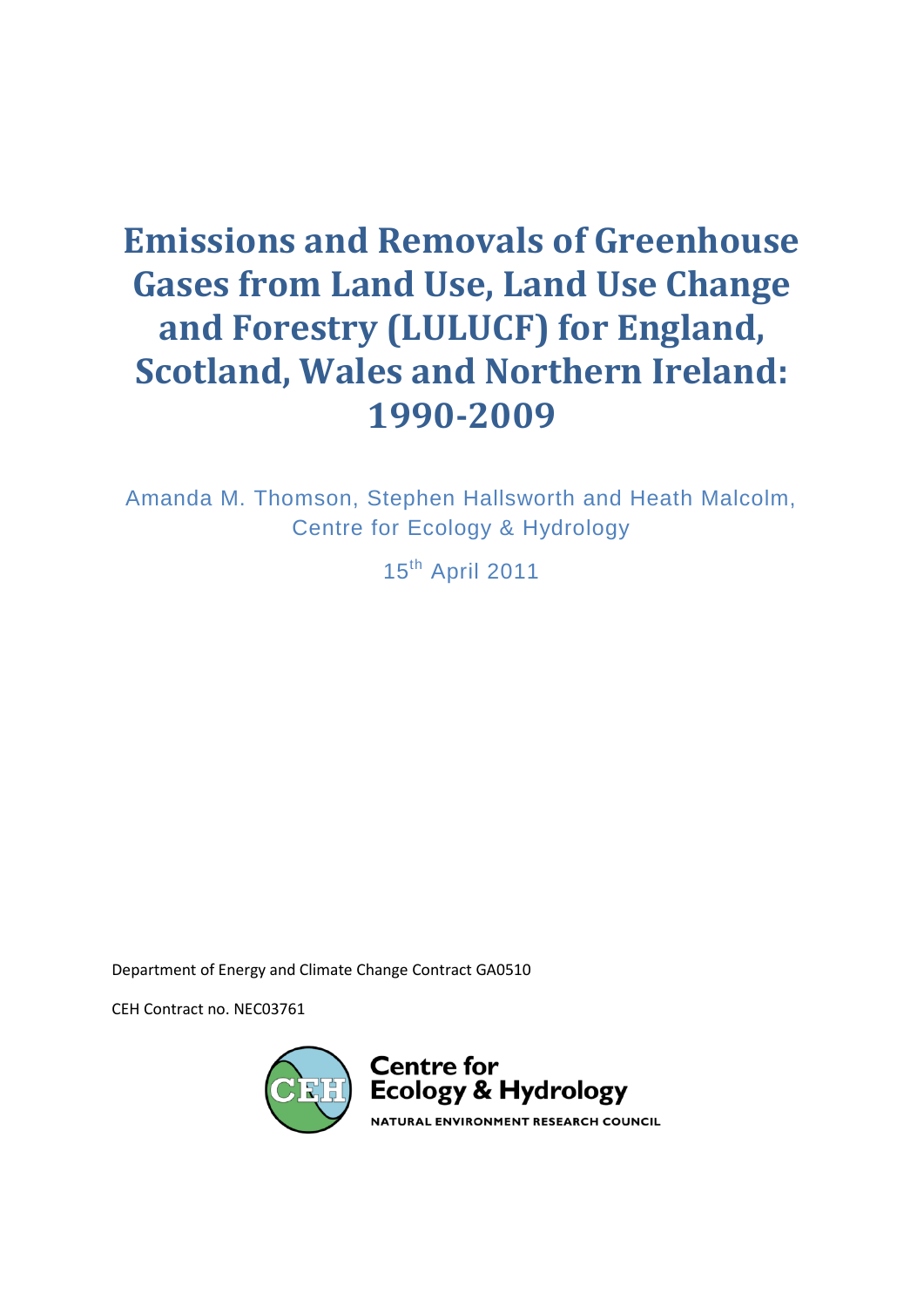## **Contacts**

This work forms part of the Climate and Energy: Science and Analysis Research Programme of the Department for Energy and Climate Change. The land use, land use change and forestry (LULUCF) estimates are provided by the Centre for Ecology & Hydrology (CEH) Edinburgh (Contract GA0510).

Technical enquiries on land use, land use change and forestry should be addressed to Dr. Amanda Thomson or Heath Malcolm, Centre for Ecology & Hydrology (Edinburgh), Bush Estate, Penicuik, EH26 0QB, UK.

Tel: +44 (0) 131 445 8583, E-mail: lulucf@ceh.ac.uk

# **Introduction**

The LULUCF sector includes carbon stock changes, emissions of greenhouse gases (carbon dioxide (CO<sub>2</sub>), methane (CH<sub>4</sub>) and nitrous oxide (N<sub>2</sub>O)) by sources and removals of CO<sub>2</sub> by sinks from land use, land use change and forestry activities. Removals of  $CO<sub>2</sub>$  are conventionally presented as negative quantities. Total greenhouse gas emissions are described as carbon dioxide equivalents (CO<sub>2</sub>e), using Global Warming Potentials (GWP) of 21 for CH<sub>4</sub> and 310 for N<sub>2</sub>O (as used in the inventories submitted to the UNFCCC).

Detailed information on the data and methods used in the LULUCF inventory is available in the 1990- 2009 UK Greenhouse Gas Inventory Report, available on the National Atmospheric Emissions Inventory website [http://naei.defra.gov.uk/.](http://naei.defra.gov.uk/) Chapter 7 and Annex 3.7 contain information on the LULUCF sector, and Chapter 11 contains additional information on the reporting of LULUCF activities for the Kyoto Protocol. Additional information on LULUCF and KP-LULUCF inventory reporting has been made available at [http://ecosystemghg.ceh.ac.uk/.](http://ecosystemghg.ceh.ac.uk/)

The current LULUCF inventory methods use a combination of top-down and bottom-up approaches, based on activity data for each of the Devolved Administrations and the UK as a whole. As a result of this approach, estimates of emissions and removals from LULUCF activities are automatically produced at the DA and UK scale.

# **Changes between the 2009 and the 2008 inventory**

There are differences in the estimated net emissions in the 1990-2009 inventory compared with the previous inventory. There have been updates to methods and activity data this year, together with internal restructuring of the LULUCF calculation methods. Sector 5, which covers LULUCF emissions and removals reporting, now reports a slightly larger source in 1990 compared with the 1990-2008 inventory (3.876 vs. 2.953 Mt CO<sub>2</sub>e) and a larger sink from 2000 onwards (-4.005 vs. -1.942 Mt CO<sub>2</sub>e) in 2008). These differences are due to the inclusion of new activity data for land use change between 2000 and 2007, the reporting of  $N<sub>2</sub>O$  emissions from land-use conversion to cropland, the reporting of on-site emissions for the 5D Wetlands category and other minor revisions to methods, activity data and emission factors. These changes have been undertaken as part of the development of the inventory, or in response to international review team recommendations. The main changes are described below, with the main differences between inventories in the Devolved Administrations described in their respective sections.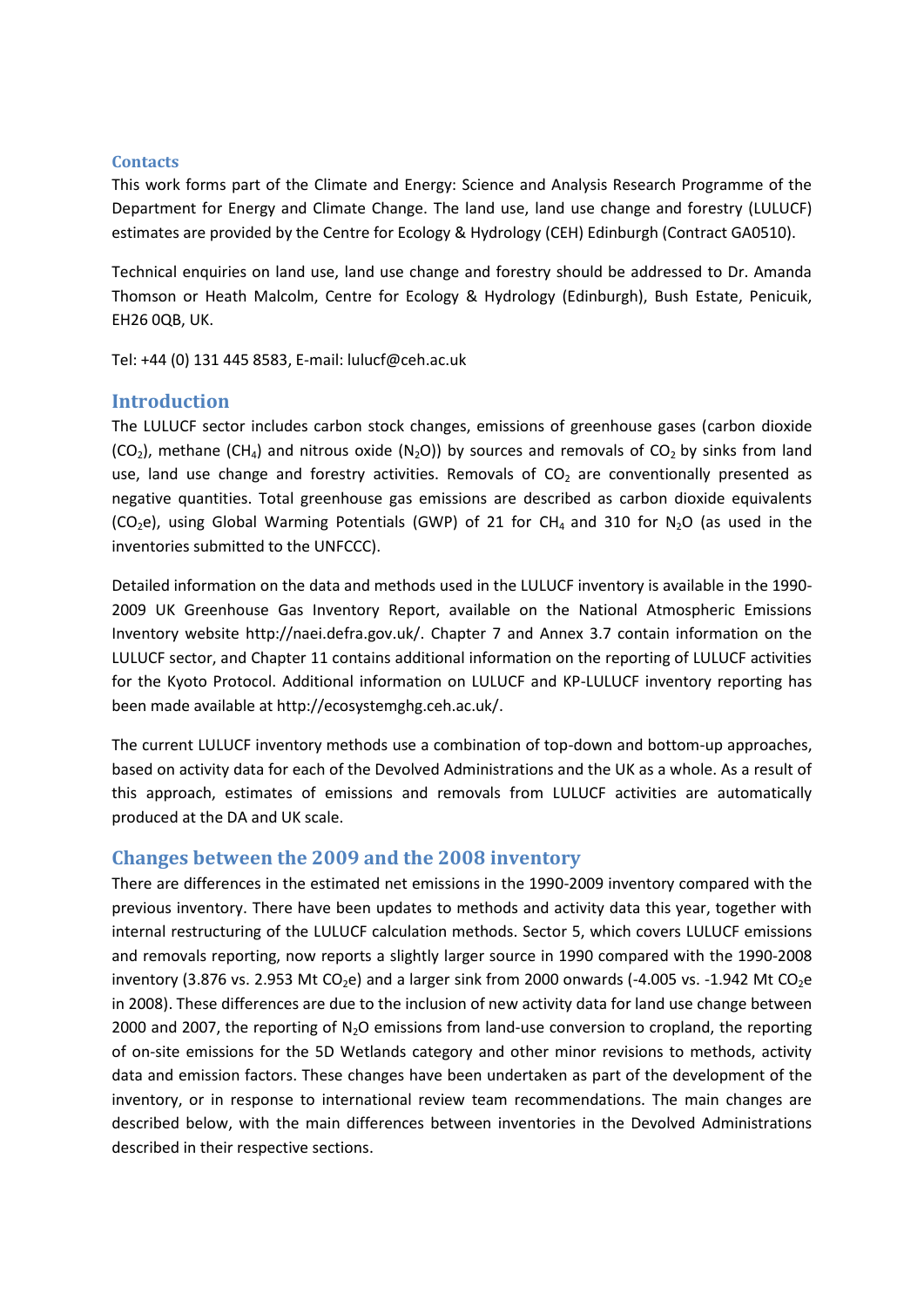The inclusion of new data on land use change from the Countryside Survey 2007 has made a marked difference to the estimates of net emissions/removals. In previous inventories, rates of land use change were based on the rate of change between 1990 and 1998, rolled forward to the most recent inventory year. With the new dataset, we have been able to recalculate rates of change for 2000 to 2007, and have extrapolated rates for 2008 and 2009 using the most recent rates (the LUC model is set up to use decadal land use change, e.g. 1990-1999 and 2000-2009). Rates of land use change for 1999 are assumed to be the same as those for 1990-1998. Changes to the rates of land use change affect the estimates of soil carbon stock changes from these land use conversions.

#### **5.A Forest Land**

Small changes in net emissions/removals from this category arise from updated activity data (resulting in re-allocation of afforestation between initial land types) and improved reporting of deforestation (so that any deforested area is consistently removed from the national forest area). Internally, the Forest Land category has been restructured to use a 20 year transition period from Land converted to Forest Land to Forest remaining Forest, in line with IPCC guidance. Grassland conversion to Forest Land has also been split between pasture and semi-natural grassland (values are included in the CRF Tables but are not reported here). The emission factor used for  $N_2O$ emissions from direct nitrogen fertilization of forests has been updated to that recommended in the IPCC 2006 guidelines.

#### **5.B Cropland**

Small changes in net emissions 1990-1999 arose from revisions to the land use change model, which now uses a bottom-up approach (summing 20-km square estimates) rather than a top-down approach (calculating at the national level). There are larger changes from 2000 onwards due to the inclusion of new activity data on land use change (Countryside Survey 2007). Land use change to Cropland in the UK between 2000 and 2009 was smaller than previously estimated, producing a smaller net source: 11.934 Mt CO<sub>2</sub> in 2008 in the 2009 inventory (12.579 Mt CO<sub>2</sub>e including N<sub>2</sub>O) vs. 14.346 Mt  $CO<sub>2</sub>$  in the 2008 inventory.

As part of the assessment of land use change data, carbon stock changes from post-1990 Forest conversion to Cropland were included for the first time, along with emissions from the associated biomass burning. There were small changes in  $CO<sub>2</sub>$  emissions from agricultural liming due to reassignment of the limed area between Cropland and Grassland (updated activity data).  $N_2O$ emissions from disturbance associated with land use conversion to Cropland were included for the first time. Due to the large GWP of  $N_2O$ , small changes in the estimated emissions of this gas have a noticeable effect on the overall LULUCF sector.

#### **5.C Grassland**

Emissions from peat extraction have been moved from the Grassland remaining Grassland to the 5D Wetlands category. Small changes in net emissions 1990-1999 arose from changes to the land use change model from a top-down to a bottom-up approach. There are larger changes from 2000 onwards due to the inclusion of new activity data on land use change (Countryside Survey 2007). Land areas converted to Grassland from other categories were larger than previously estimated, producing a larger net sink (-9.064 Mt CO<sub>2</sub> in 2008 in the 2009 inventory vs. -8.865 Mt CO<sub>2</sub> in the 2008 inventory).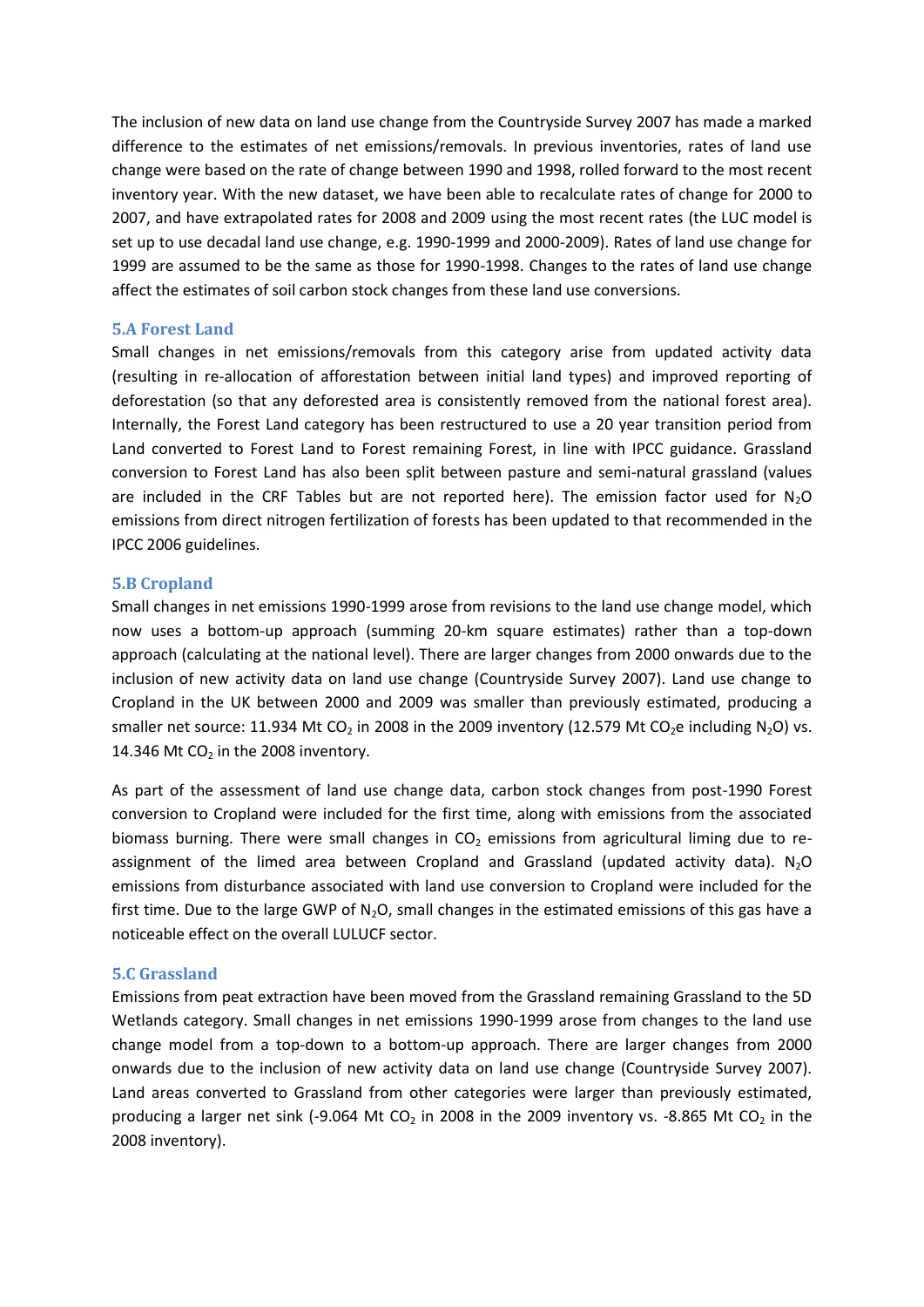There were small changes in  $CO<sub>2</sub>$  emissions from agricultural liming due to re-assignment of the limed area between Cropland and Grassland (updated activity data). New activity data on forest conversion to non-urban land use was included, and part of this area was also re-assigned to Forest converted to Cropland. This had a small effect on carbon stock changes and biomass burning emissions.

### **5.D Wetlands**

On-site emissions of CO<sub>2</sub> due to peat production were reported in this category for the first time, and off-site emissions from horticultural peat were reported here rather than in the Grassland category.  $N_2O$  emissions from wetland drainage (for peat production) were also reported here.

## **5.E Settlements**

Small changes in net emissions 1990-1999 arose from changes to the land use change model from a top-down to a bottom-up approach. There are larger changes from 2000 onwards due to the inclusion of new activity data on land use change (Countryside Survey 2007). Land use changes to Settlement were smaller than previously estimated, producing a slightly smaller net source (6.068 Mt CO<sub>2</sub> in 2008 in the 2009 inventory vs. 6.220 Mt CO<sub>2</sub> in the 2008 inventory). Updated activity data on Forest converted to Settlements was included, affecting net emissions/removals from this subcategory and associated biomass burning emissions.

## **5.G Other (Harvested Wood Products)**

Changing inputs to the harvested wood products pool (due to updated activity data for deforestation) resulted in small changes to the carbon stock changes from this category.

# **2 Emissions in England**

### **Summary of net emissions**

England is a net source of greenhouse gases from LULUCF activities although the size of this source has diminished by 71% between 1990 and 2009 from 5.932 to 1.710 Mt CO<sub>2</sub>e. Net emissions of CO<sub>2</sub> from land use and land use change [\(Figure 1\)](#page-4-0) in the Cropland and Settlement categories are diminishing over time, while net removals from the Grassland category are increasing. Net removals from the Forest Land category increased to 2004 but are now diminishing. The Wetlands and Harvested Wood Products categories make small contributions to the total.

Estimates of CH<sub>4</sub> emissions from LULUCF activities are small, with 0.018 Mt CO<sub>2</sub>e of CH<sub>4</sub> in 2009. Estimated emissions of  $N_2O$  are now larger than previously estimated due to the inclusion of  $N_2O$ emissions from disturbance associated with land-use conversion to cropland for the first time. There were 0.250 Mt  $CO<sub>2</sub>e$  of N<sub>2</sub>O emissions in 2009.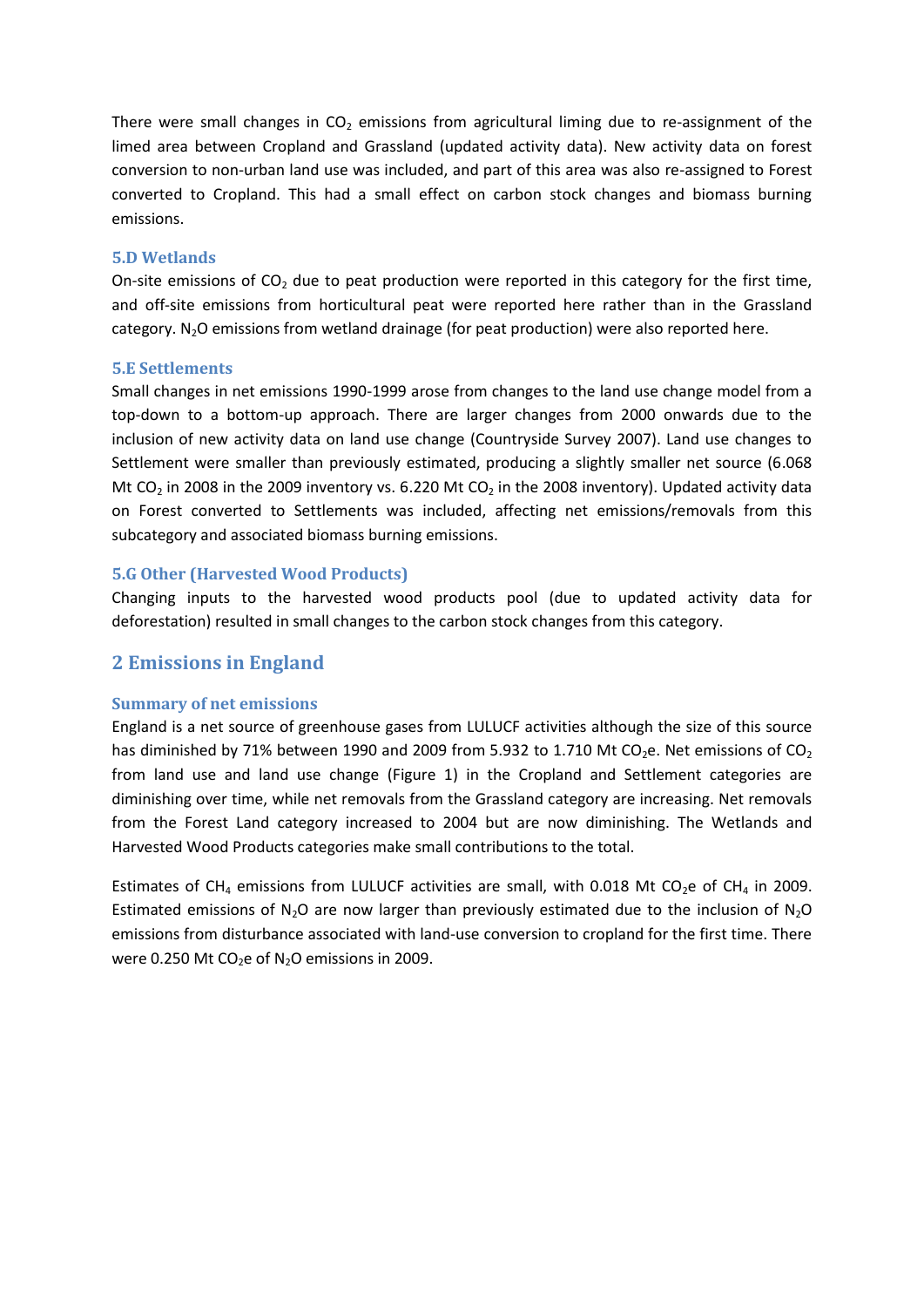

<span id="page-4-0"></span>**Figure 1: LULUCF inventory emissions and removals by category for England**

## **Differences from the 1990-2008 inventory**

Net greenhouse gas emissions in 1990 were 5.737 Mt CO<sub>2</sub>e in the 2008 inventory and 5.932 Mt CO<sub>2</sub>e in the 2009 inventory. In 2008 they were 2.990 Mt  $CO<sub>2</sub>e$  in the 2008 inventory vs. 1.785 Mt  $CO<sub>2</sub>e$  in the 2009 inventory [\(Table 1\)](#page-5-0).

Net emissions of  $CO<sub>2</sub>$  between 1990 and 1999 did not change significantly from the previous inventory [\(Figure 2\)](#page-5-1). This conceals reduced emissions from the Land Use Change (LUC) to Cropland and LUC to Settlement categories and reduced removals from the LUC to Grassland category (due to the change in the LUC method from top-down to bottom-up) and increased emissions from Wetlands (reported for the first time). There were also reduced removals from Forest Land (due to adjustments accounting for deforestation losses). From 2000 onwards, there is a wider divergence between the inventories with the reduced emissions from Cropland making the most difference.

Carbon stock changes from post-1990 conversion of Forest Land to Cropland are included for the first time (in England) but only make a minor contribution (0.004 Mt CO<sub>2</sub> in 1990 and 0.002 Mt CO<sub>2</sub> in 2009). The inclusion of  $N_2O$  emissions from disturbance associated with LUC to Cropland makes a bigger difference, as N<sub>2</sub>O has a large GWP. Net emissions of N<sub>2</sub>O from this activity were 0.99 Gg N<sub>2</sub>O in 1990 (0.306 Mt CO<sub>2</sub>e) and 0.80 Gg N<sub>2</sub>O in 2009 (0.248 Mt CO<sub>2</sub>e).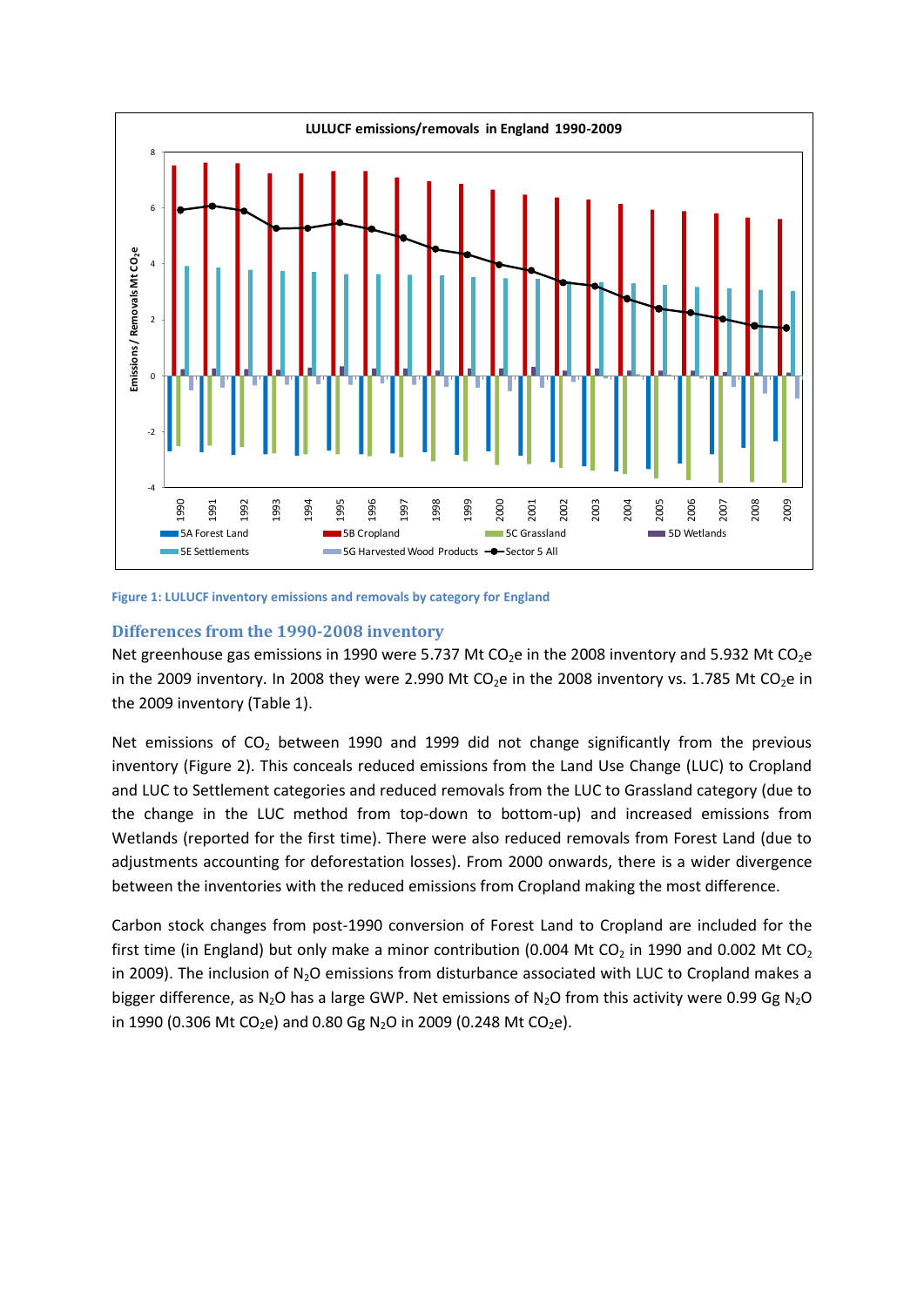

<span id="page-5-1"></span>**Figure 2: Differences between the 2008 and 2009 LULUCF inventory in England**

<span id="page-5-0"></span>

|                                   | <b>5A Forest</b><br>Land | 5Β<br><b>Cropland</b> | 5C<br><b>Grassland</b> | <b>5D</b><br><b>Wetlands</b> | 5Е<br><b>Settlements</b> | <b>5G</b><br><b>Other</b> | <b>Sector</b><br>5 All |
|-----------------------------------|--------------------------|-----------------------|------------------------|------------------------------|--------------------------|---------------------------|------------------------|
| <b>Difference</b><br>between 2008 |                          |                       |                        |                              | Mt $CO2e$                |                           |                        |
| and 2009<br>inventory             | 0.077                    | $-0.791$              | $-0.259$               | 0.096                        | $-0.282$                 | $-0.048$                  | 1.205                  |

The annual land use matrices for 1990-1991 and 2008-2009 for England are shown here [\(Table 2](#page-6-0) and [Table 3\)](#page-6-1). The off-diagonal items (land use change data from the Countryside Survey, forest planting and deforestation datasets) in the matrix are used to estimate the land use change fluxes in the LULUCF inventory. The diagonal items (land remaining in the same use, in italics) are included for information and have an uncertainty attached as there is not a perfect match between the sum across the columns and the sum across the rows. The total area of England is reported as 13,043.5 kha. This is the Standard Area Measurement to mean high water reported by the Office of National Statistics (ONS 2009).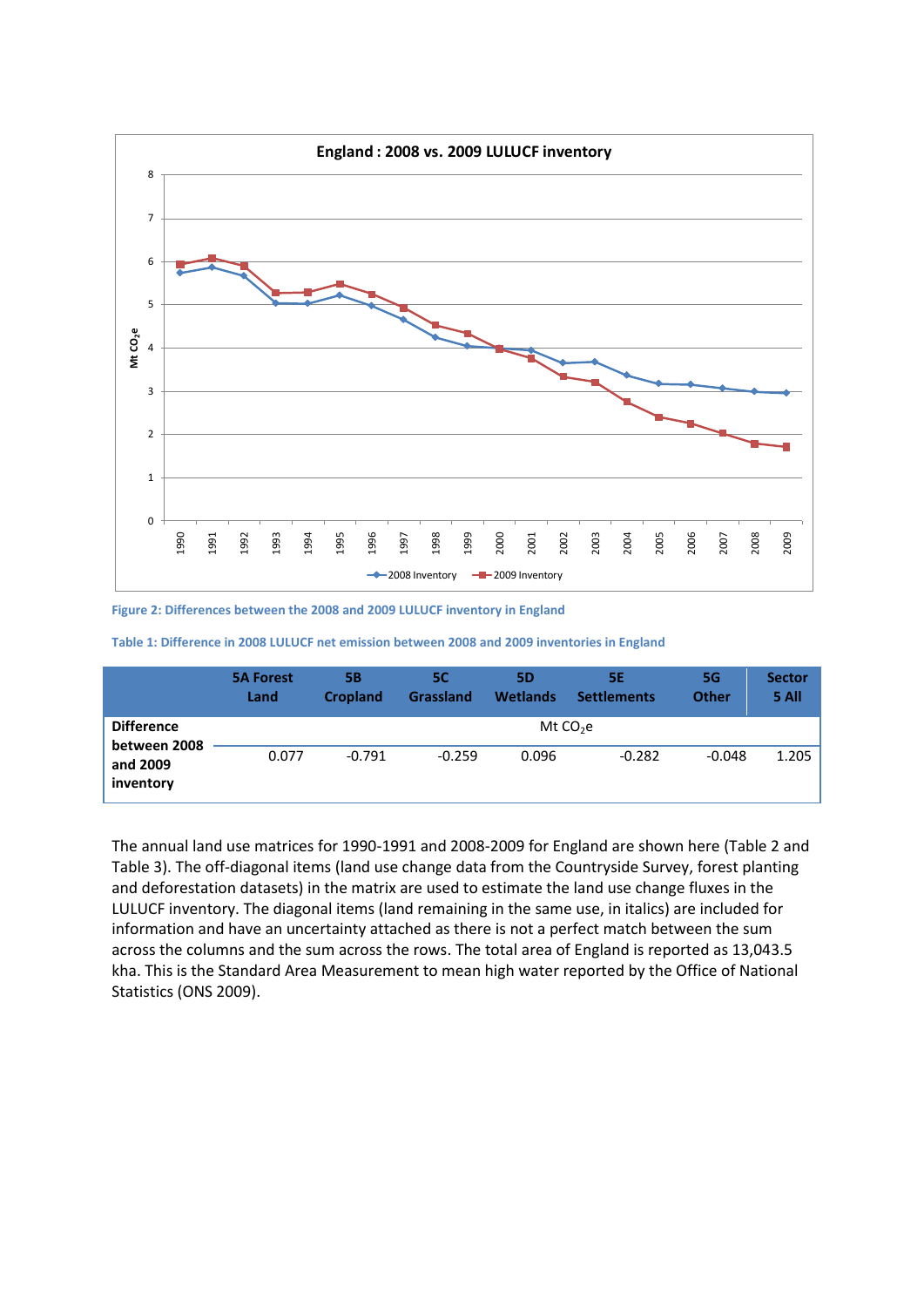#### <span id="page-6-0"></span>**Table 2: Land use transition matrix, kha, for England in 1990-1991**

| From:                  | <b>Forest</b> | <b>Cropland</b> | Grassland  | <b>Wetlands</b> | <b>Settlements</b> | <b>Other</b>     | <b>Total</b> |
|------------------------|---------------|-----------------|------------|-----------------|--------------------|------------------|--------------|
| To:                    |               |                 |            |                 |                    | Land             | (final)      |
| <b>Forest</b>          | 1041.9±0.5    | 3.4             | 8.9        | 0               | 2.1                | 0.2              | 1057.1       |
| Cropland               | 0.5           | 4318±1.0        | 62.9       | 0               | 0.6                | $\Omega$         | 4381         |
| Grassland              | 8.7           | 55.3            | 5084.6±1.6 | 0               | 3.4                | 1.9              | 5155.5       |
| Wetlands               | $\mathbf{0}$  | $\Omega$        | $\Omega$   | 5.9             | $\Omega$           | $\Omega$         | 5.9          |
| <b>Settlements</b>     | 1.2           | 2.1             | 8.5        | $\Omega$        | 1418.5±2.2         | 0.2              | 1428.3       |
| <b>Other Land</b>      | 0.2           | 0.1             | 0.7        | 0               | 0.2                | $1013.4 \pm 1.1$ | 1015.7       |
| <b>Total (initial)</b> | 1052.0        | 4380.0          | 5164.0     | 5.9             | 1427.0             | 1014.6           | 13,043.5     |

#### <span id="page-6-1"></span>**Table 3 Land use transition matrix, kha, for England in 2008-2009**

| From:                  | <b>Forest</b>  | <b>Cropland</b> | <b>Grassland</b> | <b>Wetlands</b> | <b>Settlements</b> | <b>Other</b>     | <b>Total</b> |
|------------------------|----------------|-----------------|------------------|-----------------|--------------------|------------------|--------------|
| To:                    |                |                 |                  |                 |                    | Land             | (final)      |
| <b>Forest</b>          | $1121 \pm 2.0$ | 2.0             | 5.8              | 0               | 1.1                | 0.1              | 1128.0       |
| Cropland               | 0.1            | 3889.1±8.7      | 35.4             | 0               | 0.1                | $\Omega$         | 3916.0       |
| Grassland              | 2.9            | 53.1            | 5409.4±12.7      | 0               | 4.8                | 1.9              | 5484.7       |
| Wetlands               | $\Omega$       | 0               | $\Omega$         | 4.6             | 0                  | 0                | 4.6          |
| <b>Settlements</b>     | 0.6            | 4.6             | 5.3              | 0               | 1462.4±0.7         | 0.2              | 1472.4       |
| <b>Other Land</b>      | 0.4            | 1.6             | 6.1              | 0               | 0.1                | $1030.9 \pm 1.3$ | 1037.8       |
| <b>Total (initial)</b> | 1127.0         | 3959.0          | 5449.3           | 4.6             | 1469.2             | 1034.3           | 13043.5      |

## **Net emissions for Kyoto Protocol Article 3.3 and 3.4**

The UK reports estimates of emissions and removals from activities in Article 3.3 (mandatory, Afforestation, Reforestation and Deforestation) and Article 3.4 (elective, Forest Management) of the Kyoto Protocol. The emissions and removals from Kyoto Protocol activities in England in 2009 are shown in [Table 4.](#page-6-2) The methods and assumptions used in these reported emissions are described in Chapter 11 and Annex 3.7 of the National Inventory Report.

#### <span id="page-6-2"></span>**Table 4: Greenhouse gas emissions and removals from KP-LULUCF activities in England in 2009 (NO: not occurring)**

| <b>Activity</b>   |                                                            | <b>England</b> |
|-------------------|------------------------------------------------------------|----------------|
| 3.3 Afforestation | Area, kha                                                  | 84.89          |
| & Reforestation   | Net $CO2$ emissions/removals, Mt $CO2$                     | $-0.898$       |
|                   | GHG emissions from biomass burning, Mt $CO2e$ .            | NO.            |
|                   | $N2O$ emissions from N fertilization, Mt CO <sub>2</sub> e | 0.0003         |
| 3.3 Deforestation | Area, kha                                                  | 15.20          |
|                   | Net $CO2$ emissions/removals, Mt $CO2$                     | 0.321          |
|                   | GHG emissions from biomass burning, Mt $CO2e$              | 0.150.         |
|                   | $N2O$ emissions from LUC to cropland, Mt CO <sub>2</sub> e | 0.0002         |
| 3.4 Forest        | Area, kha                                                  | 315.59         |
| <b>Management</b> | Net $CO2$ emissions/removals, Mt $CO2$                     | $-1.485$       |
|                   | GHG emissions from biomass burning, Mt $CO2e$              | 0.047          |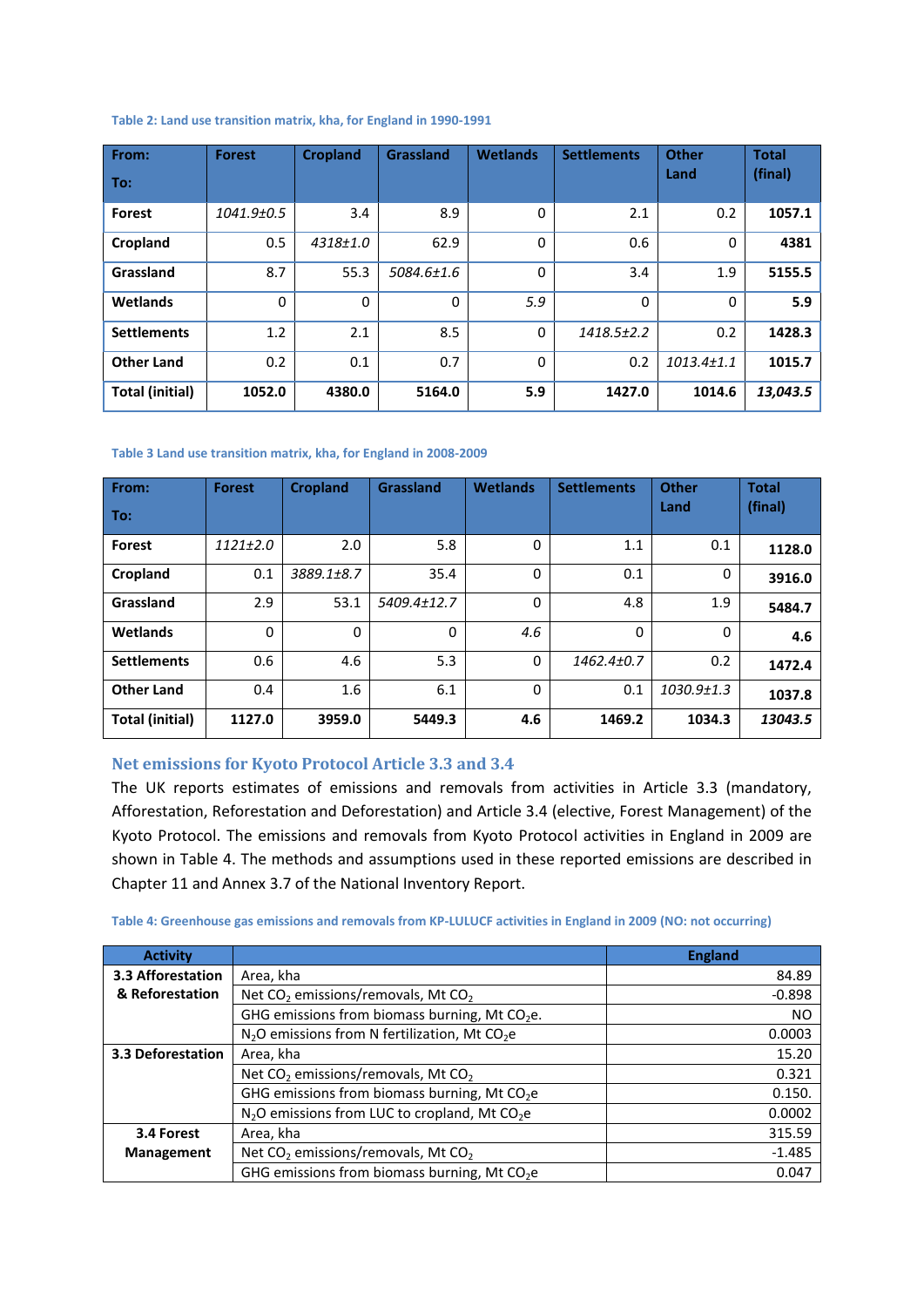# **3 Emissions in Scotland**

## **Summary of net emissions**

Scotland is a net sink of carbon from LULUCF activities [\(Figure 3\)](#page-7-0). The size of this sink has increased by 170%, from -2.104 to -5.677 Mt  $CO<sub>2</sub>e$ , between 1990 and 2009. Net emissions/removals in Scotland are dominated by the large Forest Land sink (-8.681 Mt CO<sub>2</sub>e in 2009) and Cropland source (5.612 Mt CO<sub>2</sub>e in 2009).

Estimates of CH<sub>4</sub> from LULUCF activities are small, with 0.009 Mt CO<sub>2</sub>e of CH<sub>4</sub> in 2009. Estimated emissions of  $N_2O$  are now larger than previously estimated due to the inclusion of  $N_2O$  emissions from disturbance associated with land-use conversion to Cropland for the first time. There were 0.302 Mt CO<sub>2</sub>e of  $N_2$ O emissions in 2009.



<span id="page-7-0"></span>**Figure 3: LULUCF inventory emissions and removals by category for Scotland**

### **Differences from the 1990-2008 inventory**

Net greenhouse gas emissions in 1990 were -2.518 Mt  $CO<sub>2</sub>$ e in the 2008 inventory and -2.104 Mt  $CO<sub>2</sub>e$  in the 2009 inventory. In 2008 they were -4.474 Mt  $CO<sub>2</sub>e$  in the 2008 inventory vs. -5.604 Mt  $CO<sub>2</sub>e$  in the 2009 inventory [\(Table 5\)](#page-8-0).

Net emissions of  $CO<sub>2</sub>$  between 1990 and 2000 are slightly larger than in the previous inventory [\(Figure 4\)](#page-8-1). There was a reduction in the size of the net sink due to slightly increased emissions from cropland, grassland and settlements (due to the change in the LUC method from top-down to bottom-up) and increased emissions from wetlands (reported for the first time). From 2001 onwards, there is a wider divergence between the inventories with the reduced emissions from cropland making the most difference.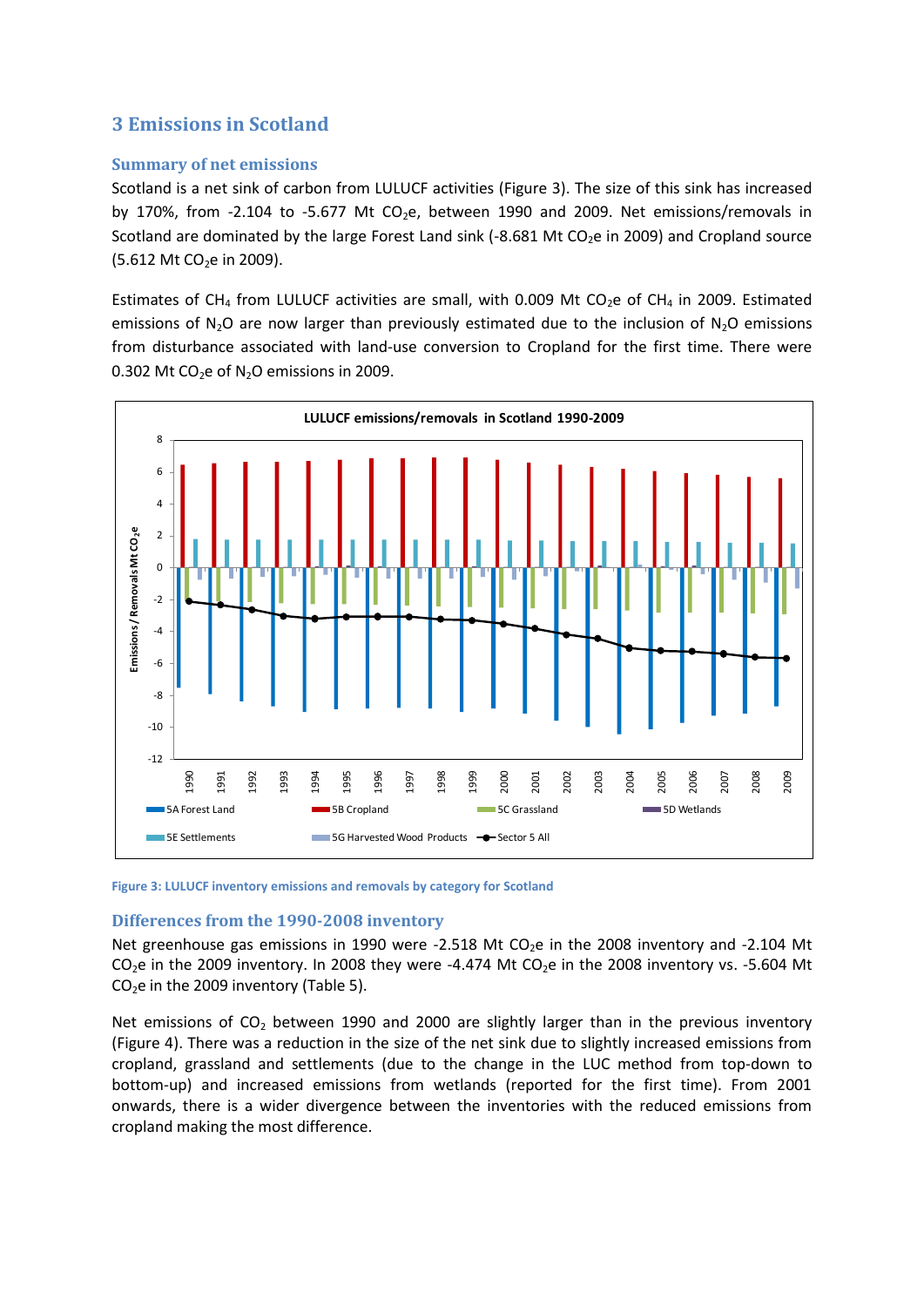The inclusion of  $N_2O$  emissions from disturbance associated with land-use conversion to cropland makes a noticeable addition. Net emissions of  $N_2O$  from this activity were 1.11 Gg  $N_2O$  in 1990 (0.344 Mt CO<sub>2</sub>e) and 0.97 Gg N<sub>2</sub>O in 2009 (0.301 Mt CO<sub>2</sub>e).



<span id="page-8-1"></span>**Figure 4: Differences between the 2008 and 2009 LULUCF inventory in Scotland**

<span id="page-8-0"></span>**Table 5: Difference in 2008 LULUCF net emission between 2008 and 2009 inventories in Scotland**

|                                   | <b>5A Forest</b><br>Land | 5Β<br><b>Cropland</b> | 5C<br><b>Grassland</b> | 5D<br><b>Wetlands</b> | 5Е<br><b>Settlements</b> | 5G<br><b>Other</b> | <b>Sector</b><br>5 All |
|-----------------------------------|--------------------------|-----------------------|------------------------|-----------------------|--------------------------|--------------------|------------------------|
| <b>Difference</b><br>between 2008 |                          |                       |                        | Mt $CO2e$             |                          |                    |                        |
| and 2009<br>inventory             | 0.037                    | $-0.946$              | $-0.146$               | 0.052                 | $-0.112$                 | $-0.015$           | $-1.130$               |

The annual land use matrices for 1990-1991 and 2008-2009 for Scotland are shown here [\(Table 6](#page-9-0) and [Table 7\)](#page-9-1). The off-diagonal items (land use change data from the Countryside Survey, forest planting and deforestation datasets) in the matrix are used to estimate the land use change fluxes in the LULUCF inventory. The diagonal items (land remaining in the same use, in italics) are included for information and have an uncertainty attached as there is not a perfect match between the sum across the columns and the sum across the rows. The total area of Scotland is reported as 7,880.7 kha. This is the Standard Area Measurement to mean high water reported by the Office of National Statistics (ONS 2009).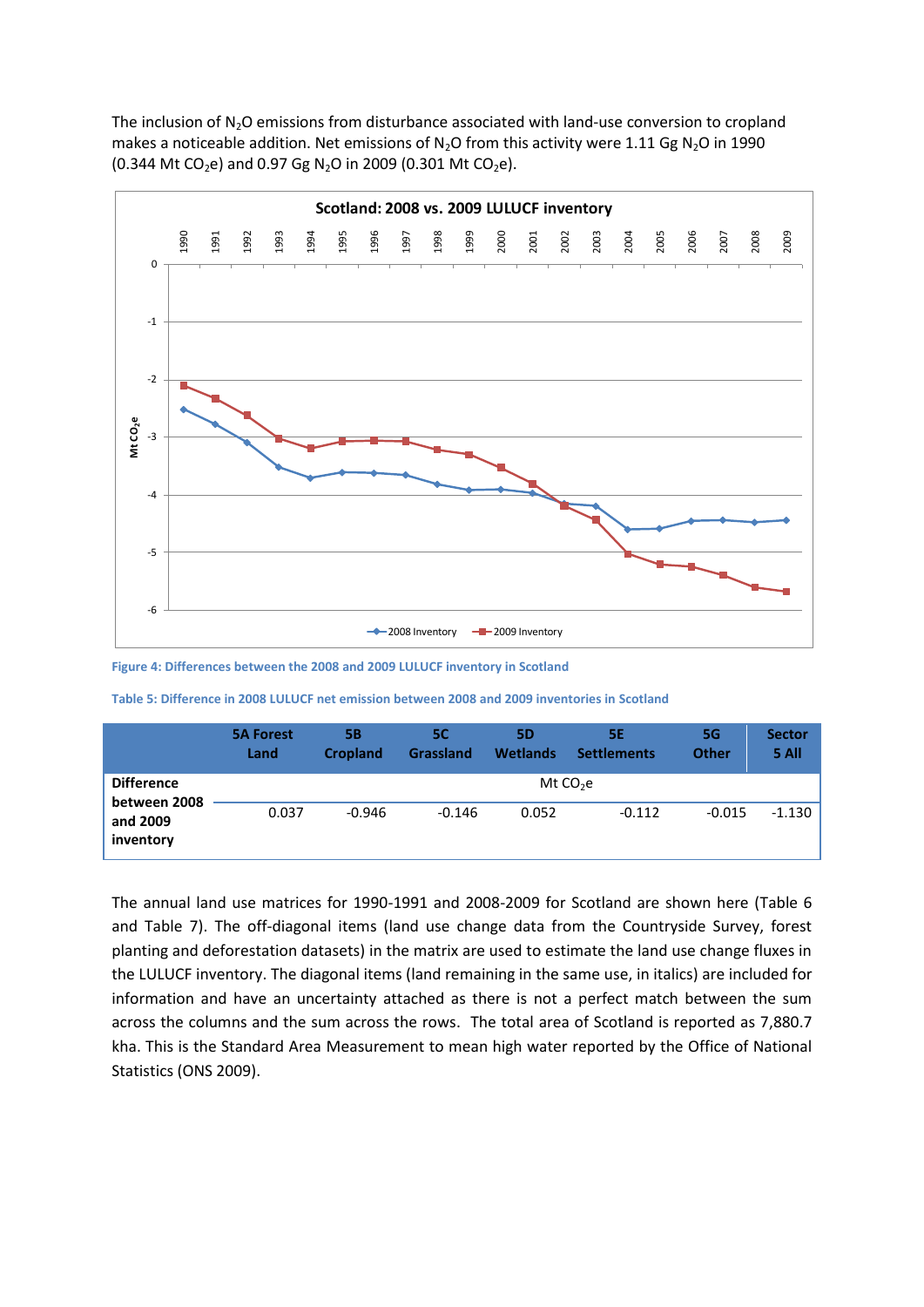#### <span id="page-9-0"></span>**Table 6 Land use transition matrix, kha, for Scotland in 1990-1991**

| From:<br>To:           | <b>Forest</b><br>Land | <b>Cropland</b> | Grassland         | <b>Wetlands</b> | <b>Settlements</b> | <b>Other</b><br>Land | <b>Total</b><br>(final) |
|------------------------|-----------------------|-----------------|-------------------|-----------------|--------------------|----------------------|-------------------------|
| <b>Forest Land</b>     | $1,198.1 \pm 2.7$     | 0.6             | 11.1              | 0               | 0.2                | 0.1                  | 1,212.8                 |
| Cropland               | 0.1                   | 574.8±0.5       | 21.4              | $\mathbf 0$     | 0.3                | $\Omega$             | 596.1                   |
| Grassland              | 5.0                   | 16.8            | $5,662.9 \pm 1.5$ | 0               | 0.7                | 1.2                  | 5,685.1                 |
| Wetlands               | $\mathbf{0}$          | $\Omega$        | 0                 | 1.6             | $\Omega$           | 0.1                  | 1.7                     |
| <b>Settlements</b>     | 0.3                   | 0.1             | 2.2               | $\Omega$        | $186.0 \pm 0.2$    | 0.0                  | 188.4                   |
| <b>Other Land</b>      | 0.2                   | 0.3             | 1.0               | 0               | 0.6                | 195.0±0.6            | 196.5                   |
| <b>Total (initial)</b> | 1,201.0               | 593.0           | 5,700.0           | 1.8             | 188.0              | 196.9                | 7,880.7                 |

#### <span id="page-9-1"></span>**Table 7 Land use transition matrix, kha, for Scotland in 2008-2009**

| From:                  | <b>Forest</b>     | <b>Cropland</b> | Grassland       | <b>Wetlands</b> | <b>Settlements</b> | <b>Other</b>   | <b>Total</b> |
|------------------------|-------------------|-----------------|-----------------|-----------------|--------------------|----------------|--------------|
| To:                    | Land              |                 |                 |                 |                    | Land           | (final)      |
| <b>Forest Land</b>     | $1,333.3{\pm}2.7$ | 0.3             | 4.0             | 0               | 0.6                | 0.1            | 1341.0       |
| Cropland               | 0.0               | 505.4±0.5       | 9.5             | $\Omega$        | 0.0                | 0.0            | 515.3        |
| Grassland              | 10.5              | 18.8            | $5,723.7\pm0.1$ | $\mathbf{0}$    | 2.1                | 0.6            | 5755.8       |
| Wetlands               | 0                 | $\mathbf{0}$    | $\Omega$        | 1.3             | $\Omega$           | $\Omega$       | 1.3          |
| <b>Settlements</b>     | 0.1               | 0.6             | 1.6             | 0               | $194.7 \pm 1.3$    | 0.6            | 197.8        |
| <b>Other Land</b>      | 0.7               | 0.1             | 1.2             | 0               | 0.1                | $71.9 \pm 4.5$ | 69.5         |
| <b>Total (initial)</b> | 1,342.0           | 524.7           | 5,739.9         | 1.3             | 195.2              | 77.7           | 7,880.7      |

### **Net emissions for Kyoto Protocol Article 3.3 and 3.4**

The UK reports estimates of emissions and removals from activities in Article 3.3 (mandatory, Afforestation, Reforestation and Deforestation) and Article 3.4 (elective, Forest Management) of the Kyoto Protocol. The emissions and removals from Kyoto Protocol activities in Scotland in 2009 are shown in [Table 8.](#page-9-2) The methods and assumptions used in these reported emissions are described in Chapter 11 and Annex 3.7 of the National Inventory Report.

| <b>Activity</b>   |                                                              | <b>Scotland</b> |
|-------------------|--------------------------------------------------------------|-----------------|
| 3.3 Afforestation | Area, kha                                                    | 180.15          |
| & Reforestation   | Net CO <sub>2</sub> emissions/removals, Mt CO <sub>2</sub>   | $-1.677$        |
|                   | GHG emissions from biomass burning, Mt $CO2e$                | NO.             |
|                   | $N_2$ O emissions from N fertilization, Mt CO <sub>2</sub> e | 0.0006          |
| 3.3 Deforestation | Area, kha                                                    | 4.71            |
|                   | Net $CO2$ emissions/removals, Mt $CO2$                       | 0.099           |
|                   | GHG emissions from biomass burning, Mt $CO2e$                | 0.046           |
|                   | $N2O$ emissions from LUC to cropland, Mt CO <sub>2</sub> e   | <b>NO</b>       |
| 3.4 Forest        | Area, kha                                                    | 841.32          |
| Management        | Net $CO2$ emissions/removals, Mt $CO2$                       | $-6.988$        |
|                   | GHG emissions from biomass burning, Mt $CO2e$                | 0.050           |

#### <span id="page-9-2"></span>**Table 8: Greenhouse gas emissions and removals from KP-LULUCF activities in Scotland in 2009(NO: not occurring)**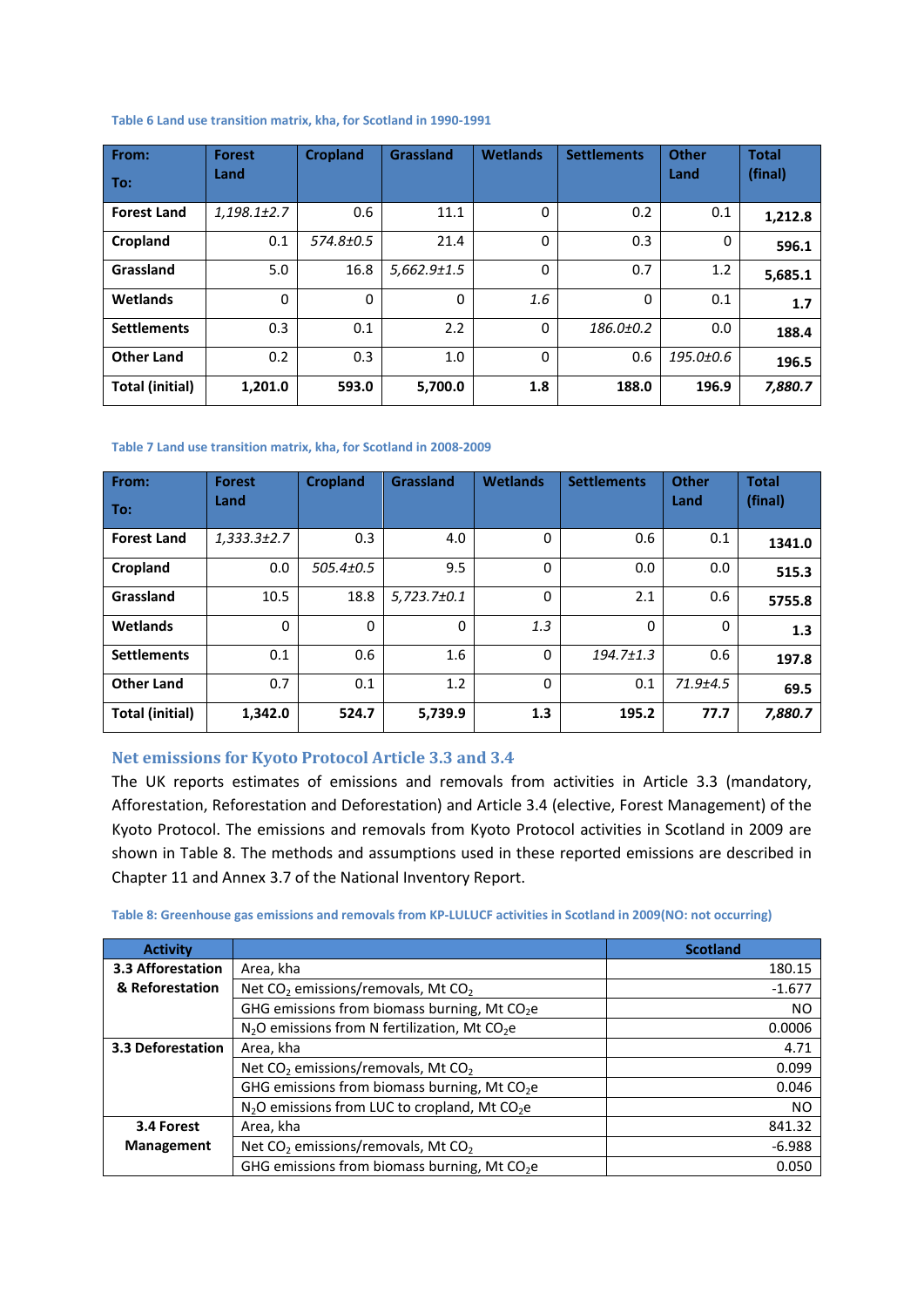# **4 Emissions in Wales**

### **Summary of net emissions**

Wales is generally a small net sink of  $CO<sub>2</sub>$  from LULUCF activities [\(Figure 5\)](#page-10-0): it was a small net source between 1997 and 1999. The size of this sink has slightly increased between 1990 and 2009: from - 0.041 to -0.250 Mt CO<sub>2</sub>e. The Forest Land net sink (-1.193 Mt CO<sub>2</sub>e in 2009) and the Cropland net source (1.038 Mt CO<sub>2</sub>e in 2009) are the largest contributors to the LULUCF sector in Wales.

Estimates of CH<sub>4</sub> emissions from LULUCF activities are small, with 0.002 Mt CO<sub>2</sub>e of CH<sub>4</sub> in 2009. Estimated emissions of N<sub>2</sub>O are now larger than previously estimated due to the inclusion of N<sub>2</sub>O emissions from disturbance associated with land-use conversion to cropland for the first time. There were 0.055 Mt  $CO<sub>2</sub>e$  of N<sub>2</sub>O emissions in 2009.



<span id="page-10-0"></span>**Figure 5: LULUCF inventory emissions and removals by category for Wales**

### **Differences from the 1990-2008 inventory**

Net greenhouse gas emissions in 1990 were -0.237 Mt  $CO<sub>2</sub>e$  in the 2008 inventory and -0.041 Mt  $CO<sub>2</sub>e$  in the 2009 inventory. In 2008 they were -0.193 Mt  $CO<sub>2</sub>e$  in the 2008 inventory vs. -0.241 Mt  $CO<sub>2</sub>e$  in the 2009 inventory [\(Table 9\)](#page-11-0).

Net emissions of  $CO<sub>2</sub>$  between 1990 and 1999 were higher in the 2009 inventory than in the 2008 inventory, and Wales was a small net source between 1997 and 2000. There were greater net emissions from LUC to cropland and LUC to settlements between 1990 and 1999 in the 2009 inventory, and greater net removals from LUC to grassland (due to changes from a top-down to a bottom-up approach in the LUC model). From 2000 onwards, net emissions decline at a faster rate in the 2009 inventory than in the 2008 inventory, with the reduced emissions from LUC to cropland making the most difference.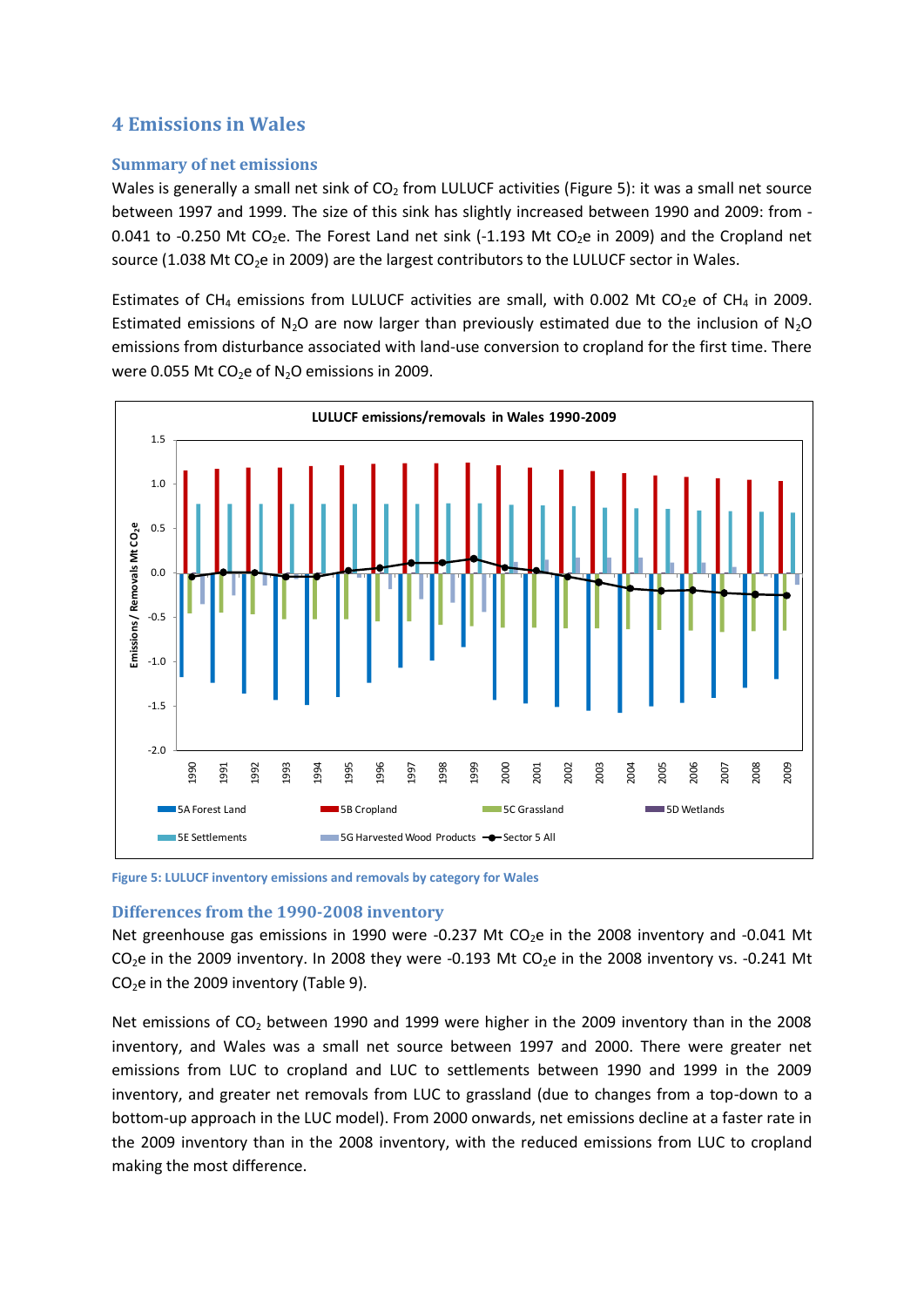The inclusion of  $N_2O$  emissions from disturbance associated with land-use conversion to cropland makes a bigger difference, as N<sub>2</sub>O has a high GWP. Net emissions of N<sub>2</sub>O from this activity were 0.196 Gg N<sub>2</sub>O in 1990 (0.061 Mt CO<sub>2</sub>e) and 0.178 Gg N<sub>2</sub>O in 2009 (0.055 Mt CO<sub>2</sub>e).



**Figure 6: Differences between the 2008 and 2009 LULUCF inventory in Wales**

<span id="page-11-0"></span>**Table 9: Difference in 2008 LULUCF net emission between 2008 and 2009 inventories in Wales**

|                                       | <b>5A Forest</b><br>Land | 5Β<br><b>Cropland</b> | 5C<br><b>Grassland</b> | <b>5D</b><br><b>Wetlands</b> | <b>5E</b><br><b>Settlements</b> | 5G<br><b>Other</b> | <b>Sector</b><br>5 All |
|---------------------------------------|--------------------------|-----------------------|------------------------|------------------------------|---------------------------------|--------------------|------------------------|
| <b>Difference</b>                     |                          |                       |                        |                              | Mt $CO2e$                       |                    |                        |
| between 2008<br>and 2009<br>inventory | 0.008                    | 0.000                 | $-0.053$               | 0.000                        | $-0.001$                        | $-0.002$           | $-0.048$               |

The annual land use matrices for 1990-1991 and 2008-2009 for Wales are shown here [\(Table 10](#page-12-0) and [Table 11\)](#page-12-1). The off-diagonal items (land use change data from the Countryside Survey, forest planting and deforestation datasets) in the matrix are used to estimate the land use change fluxes in the LULUCF inventory. The diagonal items (land remaining in the same use, in italics) are included for information and have an uncertainty attached as there is not a perfect match between the sum across the columns and the sum across the rows. The total area of Wales is reported as 2,077.9 kha. This is the Standard Area Measurement to mean high water reported by the Office of National Statistics (ONS 2009).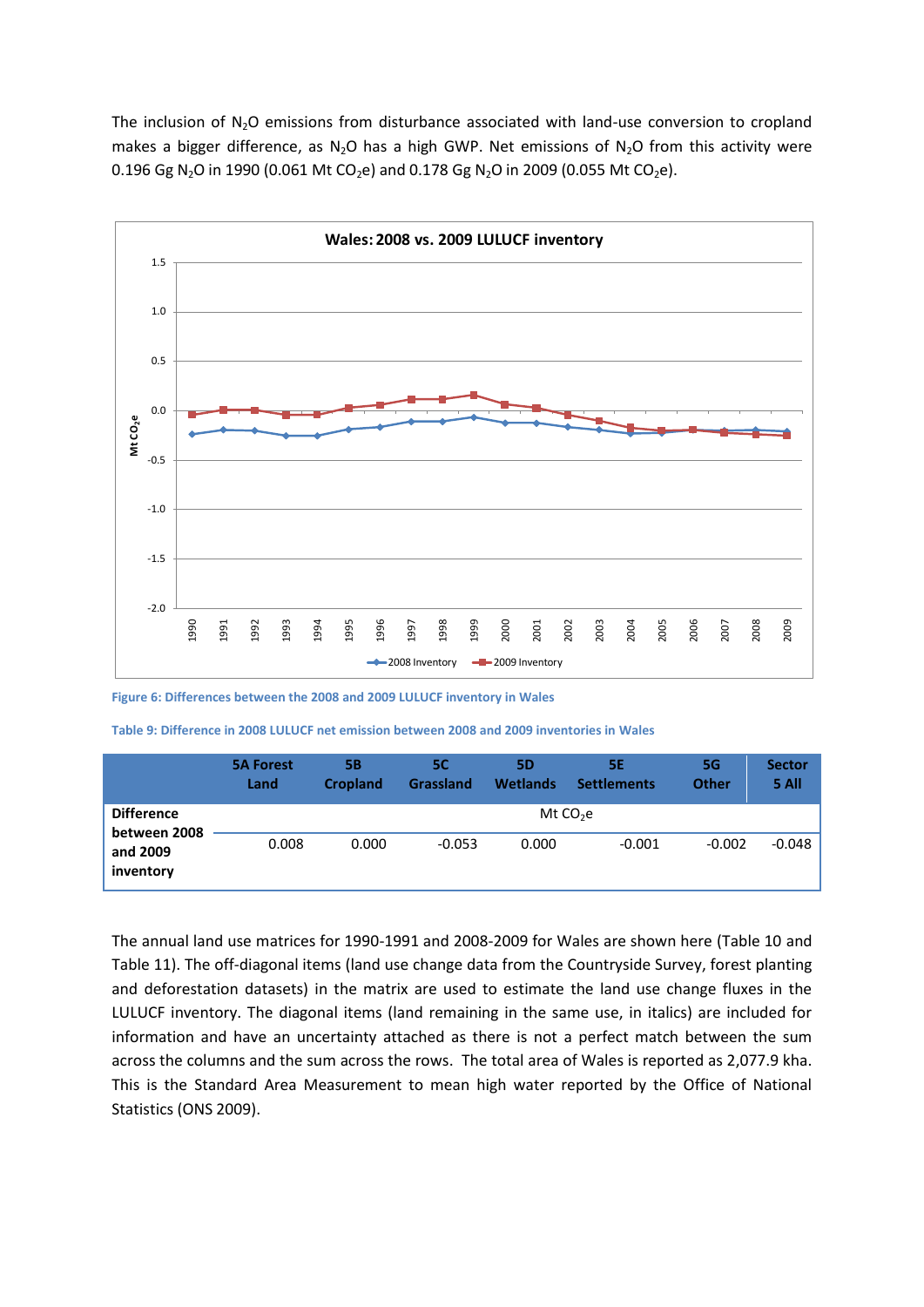#### <span id="page-12-0"></span>**Table 10 Land use transition matrix, kha, for Wales in 1990-1991**

| From:                  | <b>Forest</b>   | <b>Cropland</b> | Grassland         | <b>Wetlands</b> | <b>Settlements</b> | <b>Other</b>    | <b>Total</b> |
|------------------------|-----------------|-----------------|-------------------|-----------------|--------------------|-----------------|--------------|
| To:                    |                 |                 |                   |                 |                    | Land            | (final)      |
| <b>Forest</b>          | $282.0 \pm 0.3$ | 0.2             | 2.4               | $\Omega$        | 0.2                | 0.0             | 284.5        |
| Cropland               | 0.0             | $44.0{\pm}0.4$  | 8.0               | $\Omega$        | 0.1                | 0               | 51.7         |
| Grassland              | 1.5             | 5.5             | $1,451.6{\pm}1.8$ | $\Omega$        | 0.6                | 0.2             | 1,461.1      |
| Wetlands               | $\Omega$        | $\Omega$        | $\Omega$          | 0.5             | $\Omega$           | 0               | 0.5          |
| <b>Settlements</b>     | 0.1             | 0.2             | 1.8               | $\Omega$        | 130.0±0.6          | 0.0             | 131.6        |
| <b>Other Land</b>      | 0.1             | 0.0             | 0.2               | $\Omega$        | 0.0                | $148.7 \pm 0.5$ | 148.5        |
| <b>Total (initial)</b> | 284.0           | 50.3            | 1,462.2           | 0.5             | 131.5              | 149.3           | 2,077.9      |

#### <span id="page-12-1"></span>**Table 11 Land use transition matrix, kha, for Wales in 2008-2009**

| From:                  | <b>Forest</b>   | <b>Cropland</b> | <b>Grassland</b>  | <b>Wetlands</b> | <b>Settlements</b> | <b>Other</b>    | <b>Total</b> |
|------------------------|-----------------|-----------------|-------------------|-----------------|--------------------|-----------------|--------------|
| To:                    |                 |                 |                   |                 |                    | Land            | (final)      |
| <b>Forest</b>          | $283.2 \pm 1.0$ | 0.1             | 1.5               | $\Omega$        | 0.2                | 0.0             | 284.0        |
| Cropland               | 0.0             | $71.2 \pm 0.5$  | 4.0               | $\Omega$        | 0.0                | 0.0             | 75.7         |
| Grassland              | 0.3             | 3.5             | $1,435.1 \pm 1.5$ | $\Omega$        | 0.5                | 0.2             | 1,441.1      |
| Wetlands               | 0               | $\Omega$        | 0                 | 0.5             | 0                  | 0               | 0.5          |
| <b>Settlements</b>     | 0.1             | 0.0             | 1.2               | $\Omega$        | 148.5±0.5          | 0.0             | 150.3        |
| <b>Other Land</b>      | 0.4             | $\Omega$        | 1.9               | $\Omega$        | 0.0                | $125.5 \pm 1.5$ | 126.3        |
| <b>Total (initial)</b> | 285.0           | 74.3            | 1,442.2           | 0.5             | 148.7              | 127.2           | 2,077.9      |

## **Net emissions for Kyoto Protocol Article 3.3 and 3.4**

The UK reports estimates of emissions and removals from activities in Article 3.3 (mandatory, Afforestation, Reforestation and Deforestation) and Article 3.4 (elective, Forest Management) of the Kyoto Protocol. The emissions and removals from Kyoto Protocol activities in Wales in 2009 are shown in [Table 12.](#page-12-2) The methods and assumptions used in these reported emissions are described in Chapter 11 and Annex 3.7 of the National Inventory Report.

#### <span id="page-12-2"></span>**Table 12: Greenhouse gas emissions and removals from KP-LULUCF activities in Wales in 2009(NO: not occurring)**

| <b>Activity</b>   |                                                              | <b>Wales</b> |
|-------------------|--------------------------------------------------------------|--------------|
| 3.3 Afforestation | Area, kha                                                    | 8.79         |
| & Reforestation   | Net $CO2$ emissions/removals, Mt $CO2$                       | $-0.095$     |
|                   | GHG emissions from biomass burning, Mt $CO2e$                | NO.          |
|                   | $N2O$ emissions from N fertilization, Mt CO <sub>2</sub> e   | 0.00003      |
| 3.3 Deforestation | Area, kha                                                    | 1.03         |
|                   | Net $CO2$ emissions/removals, Mt $CO2$                       | 0.022        |
|                   | GHG emissions from biomass burning, Mt $CO2e$                | 0.010        |
|                   | $N_2$ O emissions from LUC to cropland, Mt CO <sub>2</sub> e | NO.          |
| 3.4 Forest        | Area, kha                                                    | 152.23       |
| <b>Management</b> | Net $CO2$ emissions/removals, Mt $CO2$                       | $-1.111$     |
|                   | GHG emissions from biomass burning, Mt $CO2$ e               | 0.014        |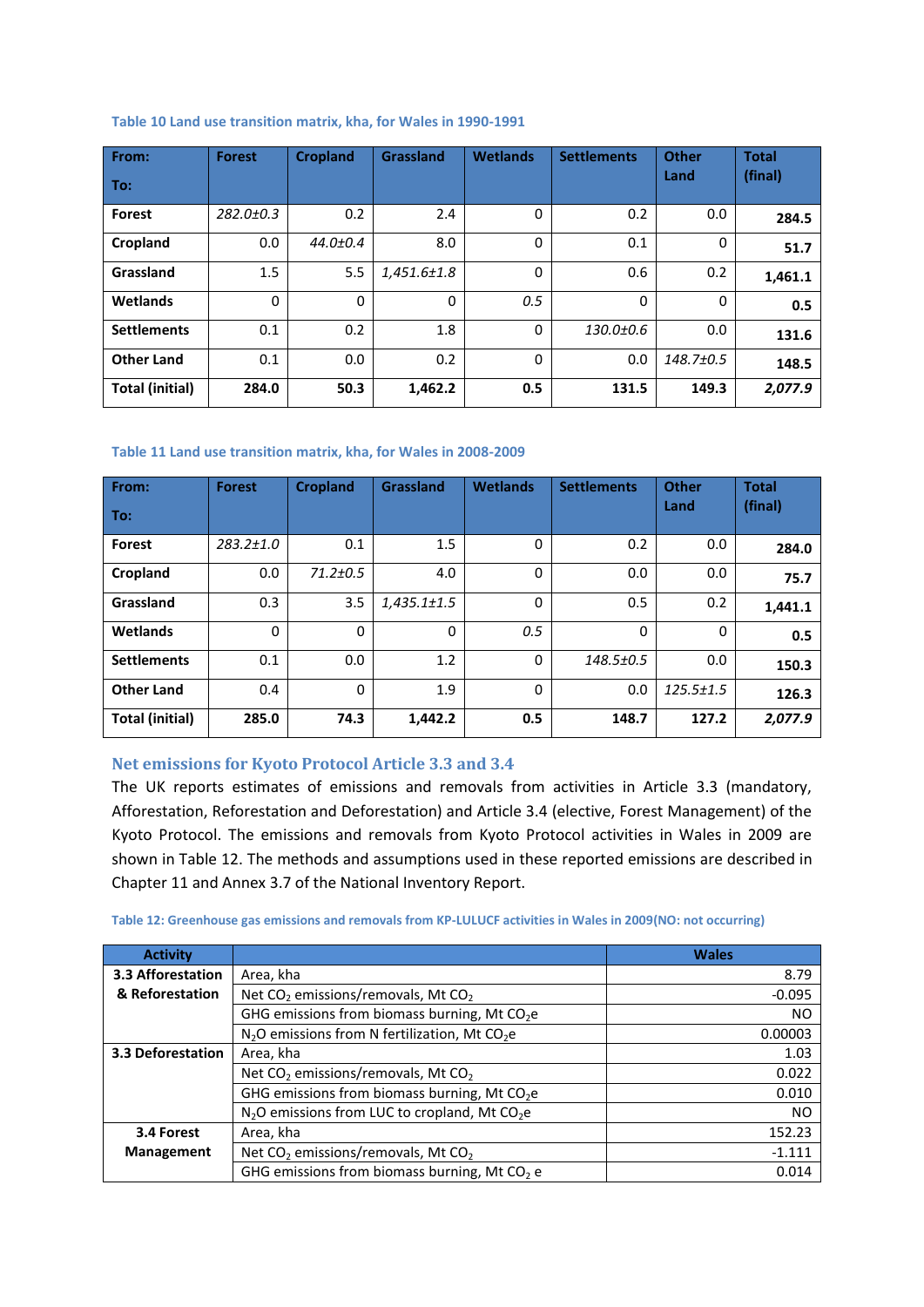# **5 Emissions in Northern Ireland**

## **Summary of net emissions**

Northern Ireland was a small net source of greenhouse gases from LULUCF activities in 1990 of 0.091 Mt CO<sub>2</sub>e, a small net sink between 1993 and 2006 (reaching -0.140 Mt CO<sub>2</sub>e in 1999), and has now returned to being a small net source [\(Figure 7\)](#page-13-0) of 0.100 Mt CO<sub>2</sub>e in 2009. The Cropland net source (1.077 Mt CO<sub>2</sub>e in 2009) and the Grassland net sink (-1.261 Mt CO<sub>2</sub>e in 2009) are the largest contributors to the LULUCF sector in Northern Ireland.

Estimates of CH<sub>4</sub> and N<sub>2</sub>O emissions due to LULUCF activities remain small: 0.0003 Mt CO<sub>2</sub>e of CH<sub>4</sub> and 0.030 Mt  $CO<sub>2</sub>e$  of N<sub>2</sub>O in 2009.



<span id="page-13-0"></span>**Figure 7: LULUCF inventory emissions and removals by category for Northern Ireland**

### **Differences from the 1990-2008 inventory**

Net greenhouse gas emissions in 1990 were -0.028 Mt CO<sub>2</sub>e in the 2008 inventory and 0.091 Mt  $CO<sub>2</sub>e$  in the 2009 inventory. In 2008 they were -0.265 Mt  $CO<sub>2</sub>e$  in the 2008 inventory vs. 0.060 Mt  $CO<sub>2</sub>e$  in the 2009 inventory [\(Table 13\)](#page-14-0).

Net emissions of CO<sub>2</sub> between 1990 and 1999 were slightly higher in the 2009 inventory compared to the 2008 inventory. This is due to a reduced net sink in the LUC to grassland category (due to changes in the LUC model from a top-down to a bottom-up approach) and increased emissions from the wetlands category (reported for the first time). From 2000 onwards, there is wider divergence between the inventories, with net emissions increasing at a greater rate in the 2009 inventory. This is from a combination of wetlands emissions, reduced net emissions from LUC to cropland and increased net emissions from LUC to settlements and grassland. Some emissions from peat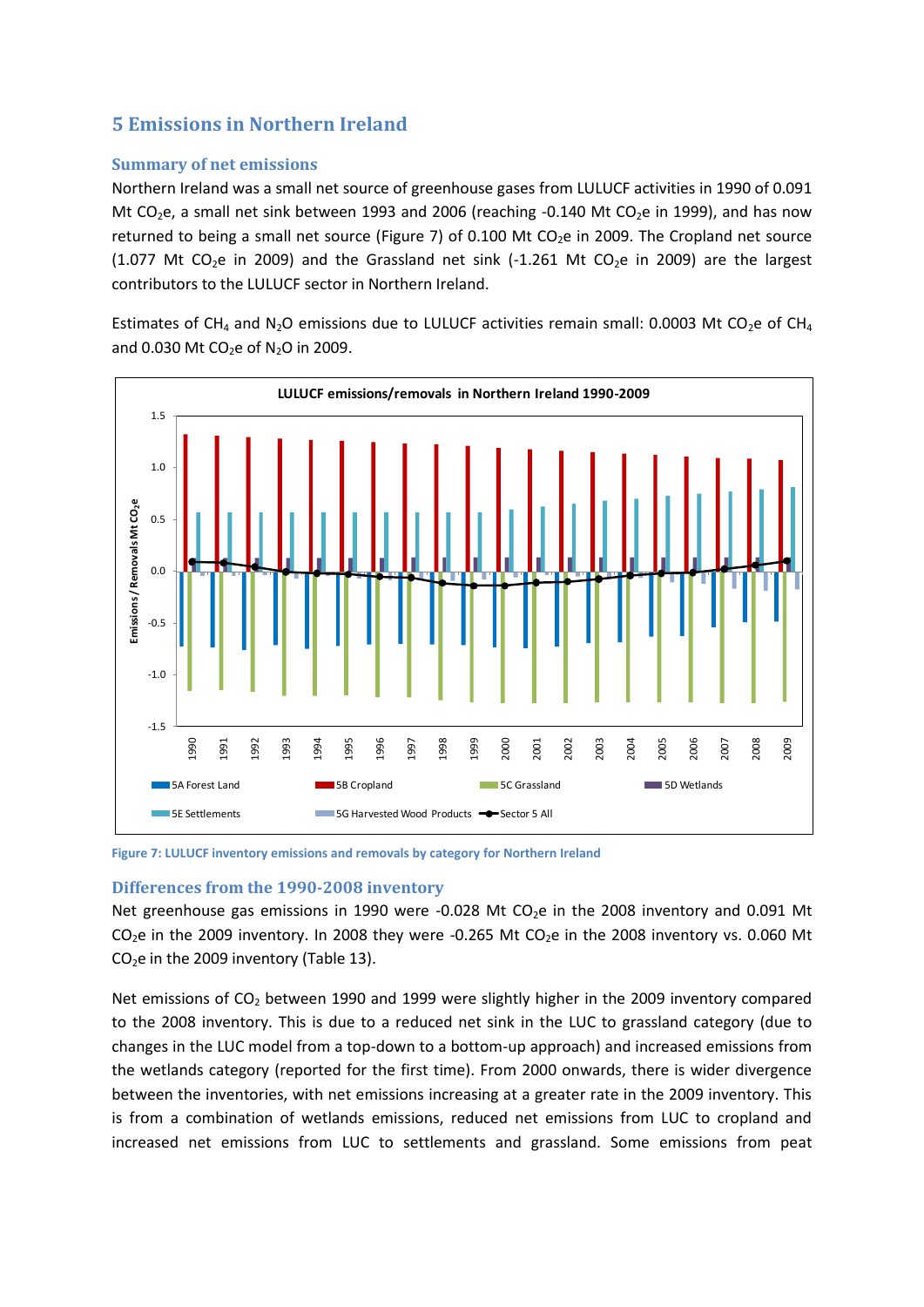extraction were also moved from the grassland category to the wetlands category, applied to the whole time series.

The inclusion of  $N_2O$  emissions from disturbance associated with land-use conversion to cropland makes a bigger difference, as  $N_2O$  has a high GWP. Net emissions of  $N_2O$  from this activity were 0.23 Gg N<sub>2</sub>O in 1990 (0.071 Mt CO<sub>2</sub>e) and 0.09 Gg N<sub>2</sub>O in 2009 (0.029 Mt CO<sub>2</sub>e).



**Figure 8: Differences between the 2008 and 2009 LULUCF inventory in Northern Ireland**

<span id="page-14-0"></span>**Table 13: Difference in 2008 LULUCF net emission between 2008 and 2009 inventories in Northern Ireland**

|                                       | <b>5A Forest</b><br>Land | 5Β<br><b>Cropland</b> | 5C<br><b>Grassland</b> | <b>5D</b><br><b>Wetlands</b> | 5E<br><b>Settlements</b> | <b>5G</b><br><b>Other</b> | <b>Sector</b><br>5 All |
|---------------------------------------|--------------------------|-----------------------|------------------------|------------------------------|--------------------------|---------------------------|------------------------|
| <b>Difference</b>                     |                          | Mt $CO2e$             |                        |                              |                          |                           |                        |
| between 2008<br>and 2009<br>inventory | 0.001                    | $-0.016$              | $-0.015$               | 0.134                        | 0.221                    | 0.000                     | 0.325                  |

The annual land use matrices for 1990-1991 and 2008-2009 for Northern Ireland are shown here [\(Table 14](#page-15-0) and [Table 15\)](#page-15-1). The off-diagonal items (land use change data from the Countryside Survey, forest planting and deforestation datasets) in the matrix are used to estimate the land use change fluxes in the LULUCF inventory. The diagonal items (land remaining in the same use, in italics) are included for information and have an uncertainty attached as there is not a perfect match between the sum across the columns and the sum across the rows. The total area of Northern Ireland is reported as 1,413.0 kha. This is the Standard Area Measurement to mean high water reported by the Office of National Statistics (ONS 2009).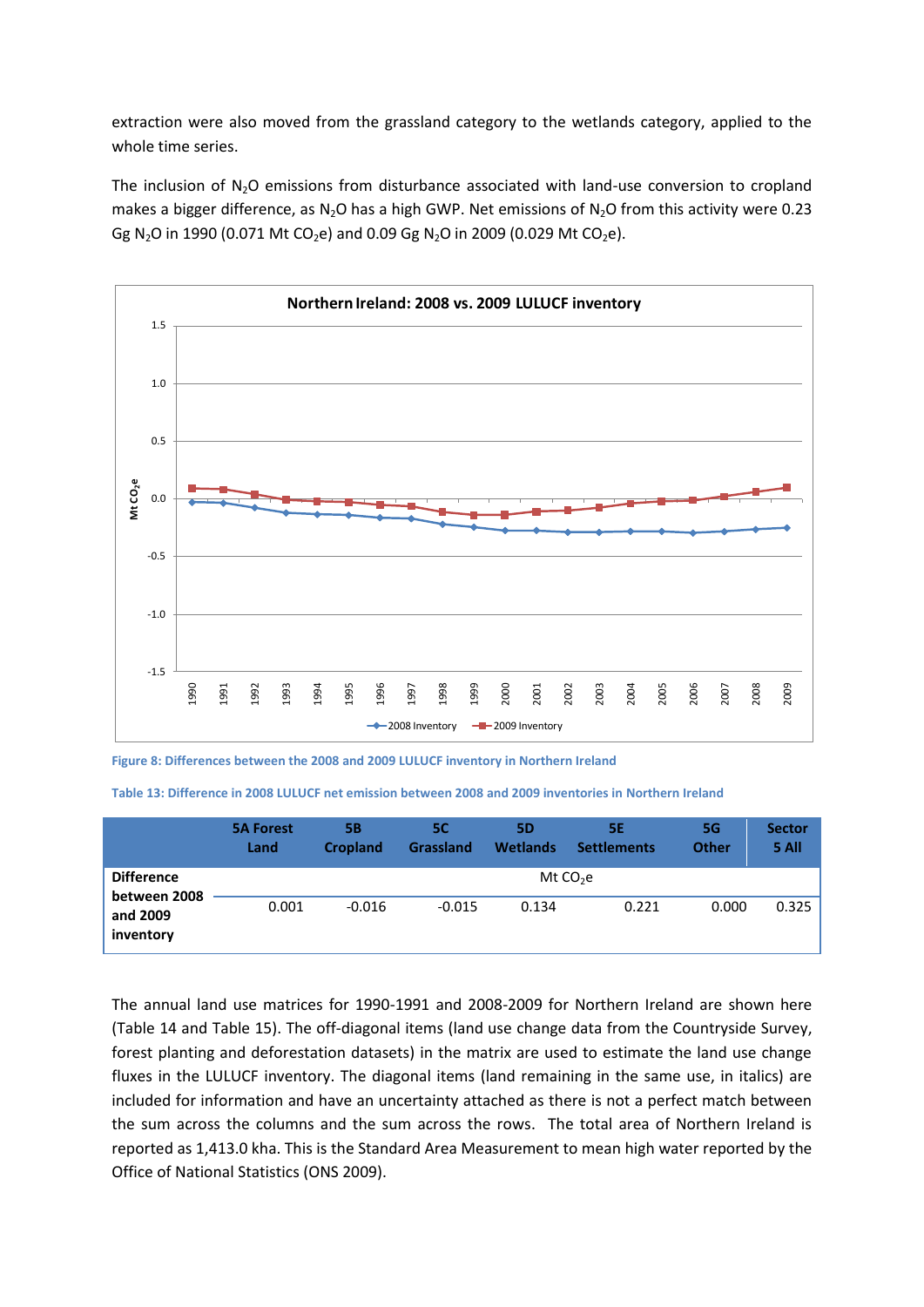#### <span id="page-15-0"></span>**Table 14 Land use transition matrix, ha, for Northern Ireland in 1990-1991**

| From:                  | <b>Forest</b>  | <b>Cropland</b> | <b>Grassland</b>  | <b>Wetlands</b> | <b>Settlements</b> | <b>Other</b>    | <b>Total</b> |
|------------------------|----------------|-----------------|-------------------|-----------------|--------------------|-----------------|--------------|
| To:                    |                |                 |                   |                 |                    | Land            | (final)      |
| <b>Forest</b>          | $73.5 \pm 0.2$ | 0               | 1.6               | 0               | 0                  | 0               | 74.9         |
| Cropland               | 0.0            | $59.3 \pm 1.8$  | 3.7               | $\Omega$        | $\Omega$           | $\Omega$        | 64.7         |
| Grassland              | 0.3            | 5.9             | $1,070.6 \pm 0.1$ | 0               | $\Omega$           | 0               | 1,076.7      |
| Wetlands               | 0              | 0               | 0                 | 4.5             | 0                  | 0               | 4.5          |
| <b>Settlements</b>     | 0.1            | 0.0             | 1.0               | 0               | $56.4{\pm}0.6$     | $\Omega$        | 56.9         |
| <b>Other Land</b>      | 0.0            | 0               | 0.7               | 0               | $\mathbf 0$        | $135.6 \pm 1.0$ | 135.3        |
| <b>Total (initial)</b> | 74.0           | 63.4            | 1,077.6           | 4.5             | 56.9               | 136.6           | 1,413.0      |

#### <span id="page-15-1"></span>**Table 15 Land use transition matrix, ha, for Northern Ireland in 2008-2009**

| From:                  | <b>Forest</b>  | <b>Cropland</b> | <b>Grassland</b>  | <b>Wetlands</b> | <b>Settlements</b> | <b>Other</b>    | <b>Total</b> |
|------------------------|----------------|-----------------|-------------------|-----------------|--------------------|-----------------|--------------|
| To:                    |                |                 |                   |                 |                    | Land            | (final)      |
| <b>Forest</b>          | $86.2{\pm}0.4$ | 0               | 2.0               | 0               | 0.1                | 0.1             | 88.0         |
| Cropland               | 0.0            | $55.2 \pm 2.5$  | 3.2               | 0               | 0.0                | 0.0             | 58.1         |
| Grassland              | 0.3            | 4.0             | $1,042.2 \pm 1.9$ | 0               | 0.3                | 0.4             | 1,049.1      |
| Wetlands               | $\mathbf{0}$   | 0               | 0                 | 1.0             | 0                  | 0               | 1.0          |
| <b>Settlements</b>     | 0.1            | 0.1             | 2.1               | 0               | $75.5 \pm 0.1$     | 0.1             | 77.9         |
| <b>Other Land</b>      | 0.0            | 0.0             | 0.2               | 0               | 0.0                | $139.8 \pm 1.2$ | 138.8        |
| <b>Total (initial)</b> | 87.0           | 59.5            | 1,047.9           | 1.0             | 76.0               | 141.6           | 1,413.0      |

## **Net emissions for Kyoto Protocol Article 3.3 and 3.4**

The UK reports estimates of emissions and removals from activities in Article 3.3 (mandatory, Afforestation, Reforestation and Deforestation) and Article 3.4 (elective, Forest Management) of the Kyoto Protocol. The emissions and removals from Kyoto Protocol activities in Northern Ireland in 2009 are shown in [Table 16.](#page-16-0) The methods and assumptions used in these reported emissions are described in Chapter 11 and Annex 3.7 of the National Inventory Report.